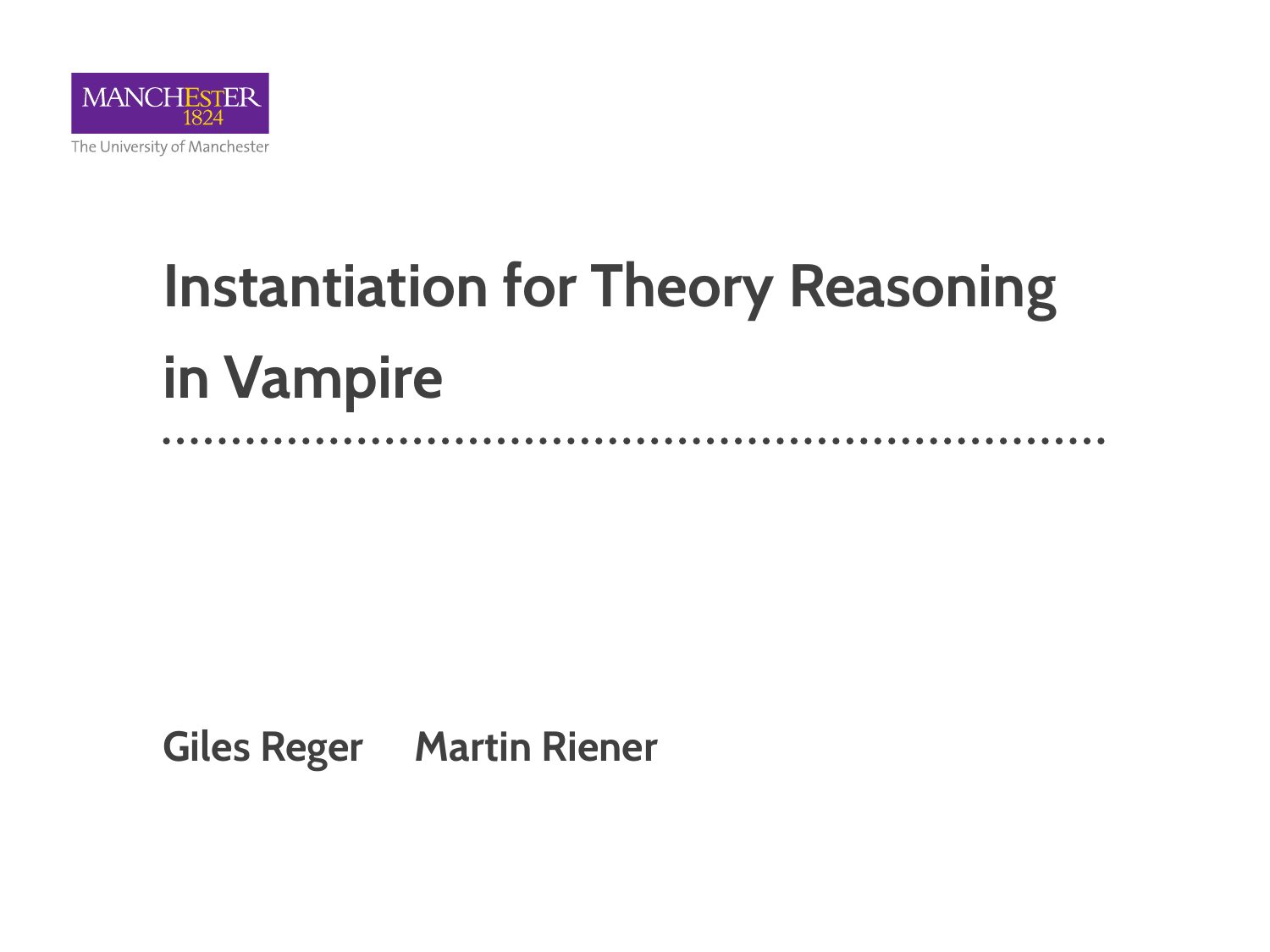

1 initial 
$$
14x \neq x^2 + 49 \vee p(x)
$$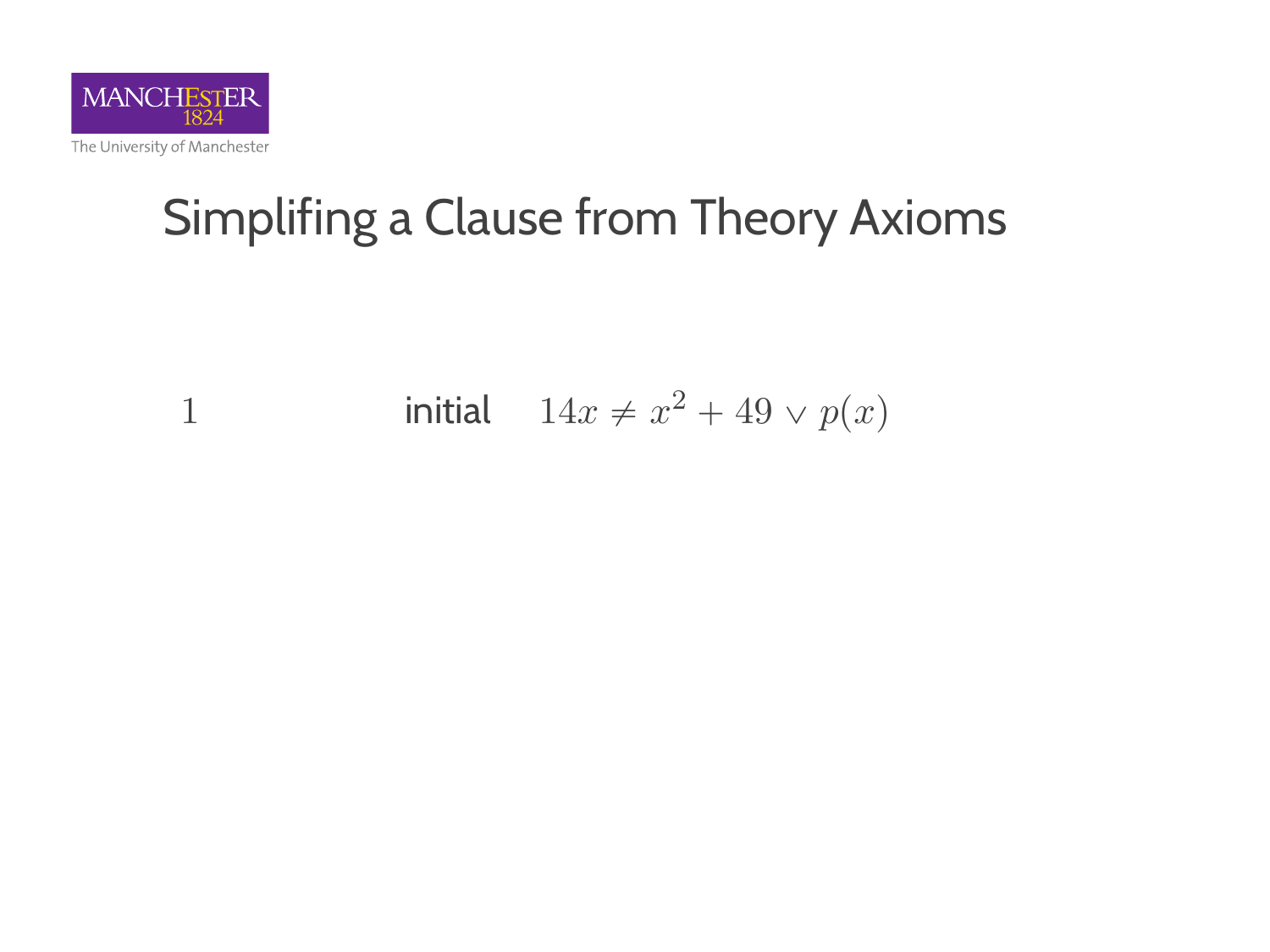

1 initial 
$$
14x \neq x^2 + 49 \vee p(x)
$$
  
2 axiom  $x = (x - 1) + 1$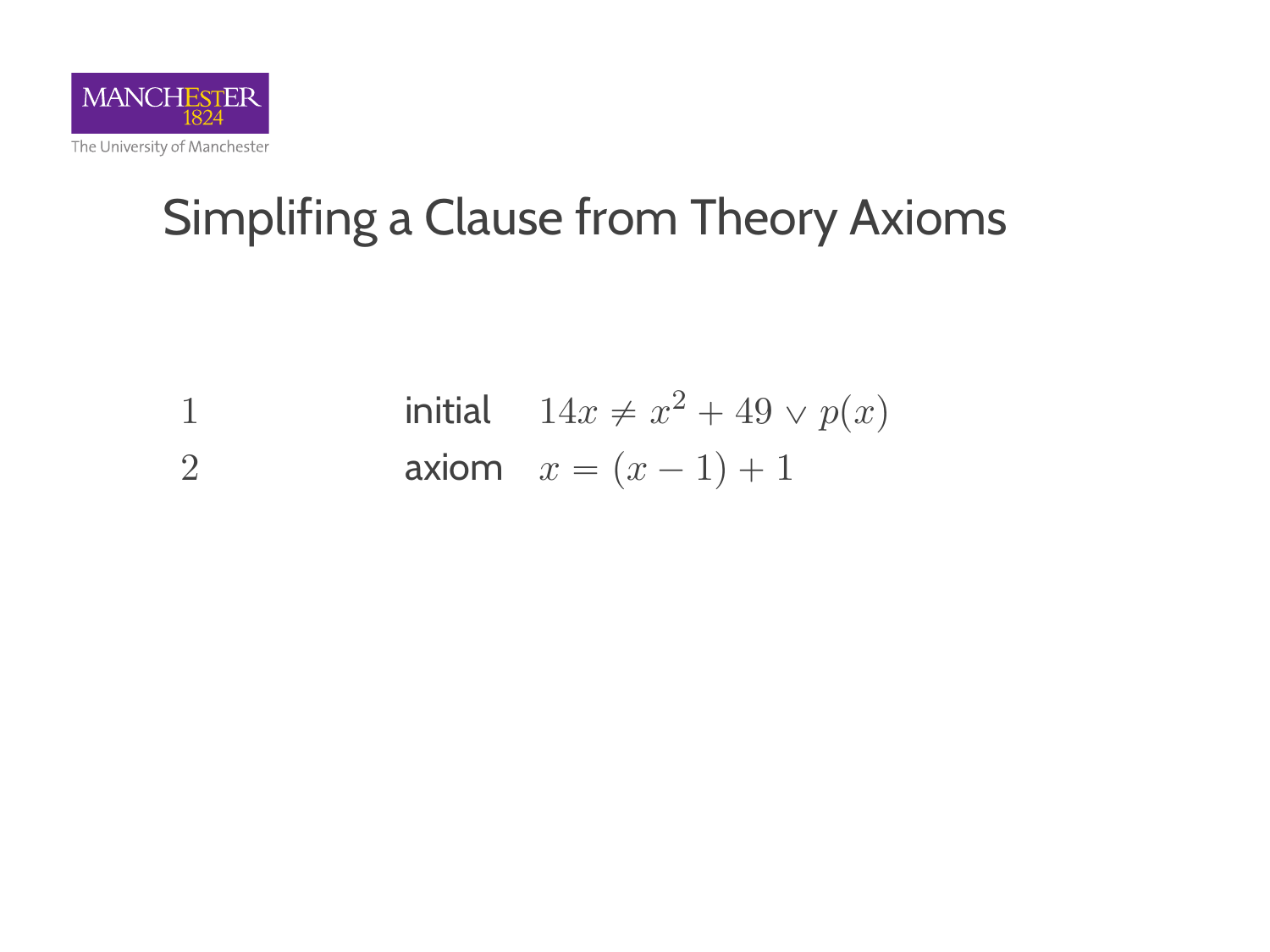

1 initial 
$$
14x \neq x^2 + 49 \vee p(x)
$$
  
2 axiom  $x = (x - 1) + 1$ 

3 
$$
1+2
$$
  $14 \cdot x \neq ((x-1)+1) \cdot x + 49 \vee p(x)$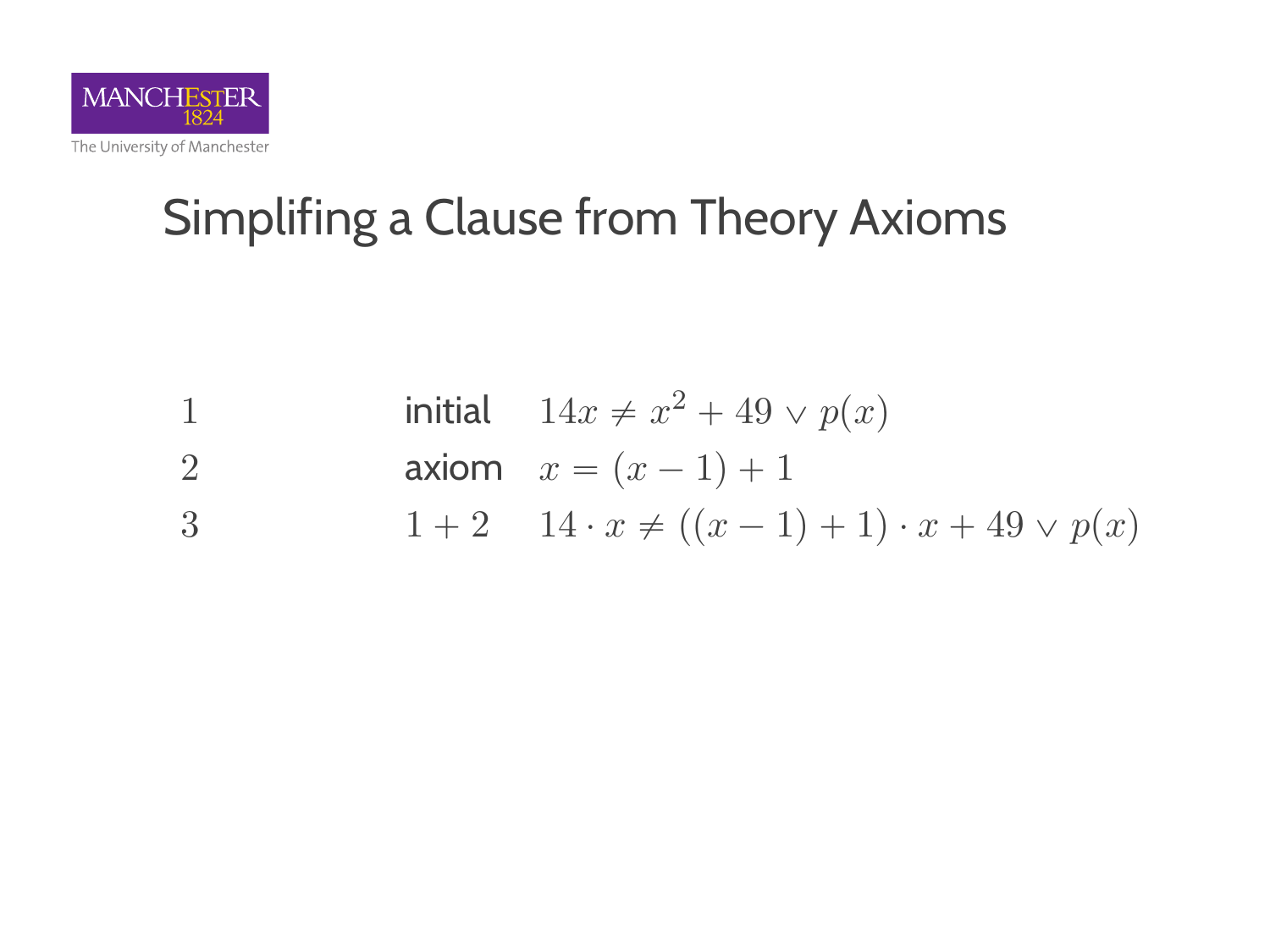

1 initial  $14x \neq x^2 + 49 \vee p(x)$ 2 axiom  $x = (x - 1) + 1$ 3 1 + 2  $1 + 2 \t14 \cdot x \neq ((x - 1) + 1) \cdot x + 49 \vee p(x)$ 4 axiom  $(x + 1) \cdot y = x \cdot y + y$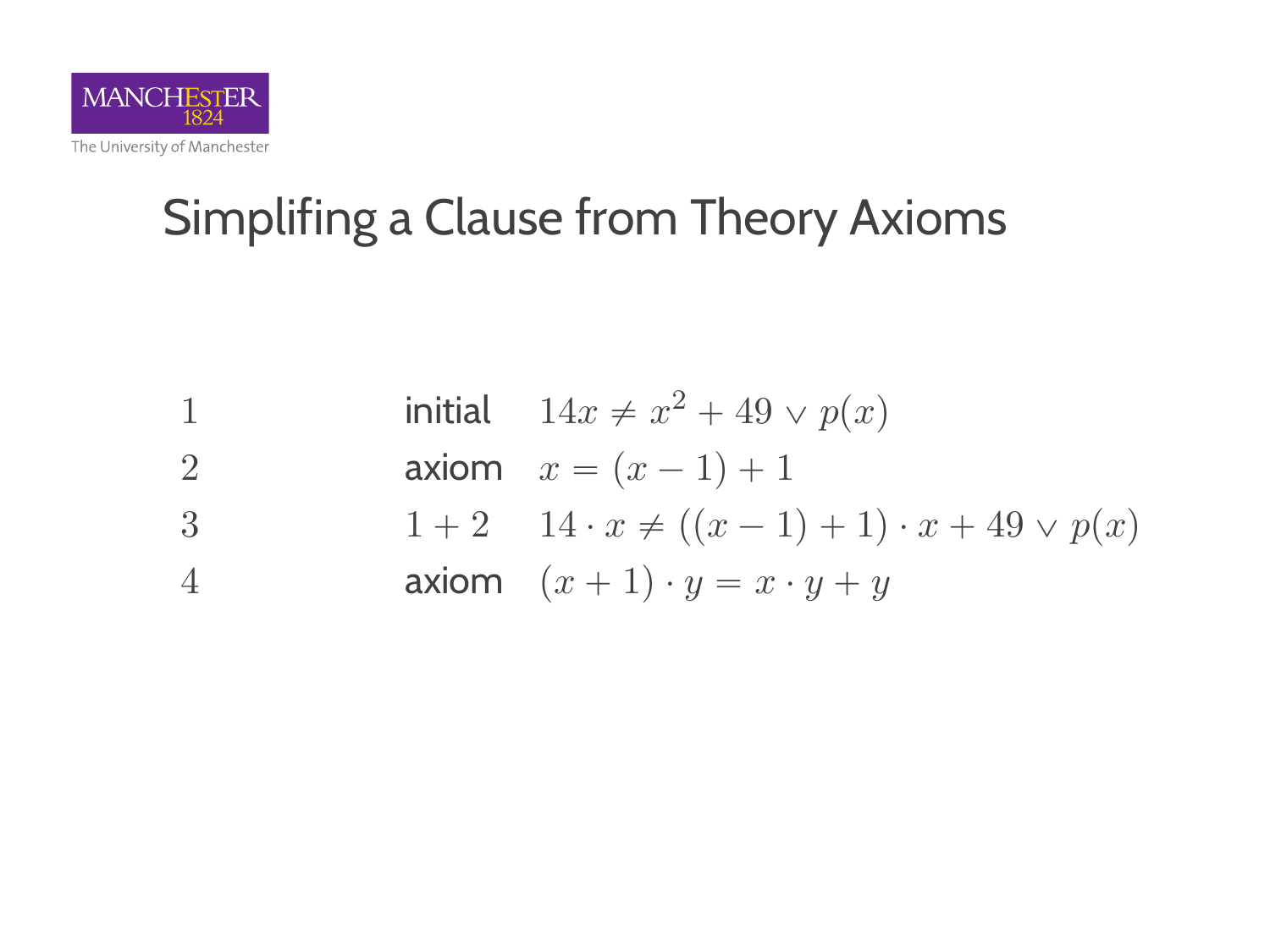

1 initial  $14x \neq x^2 + 49 \vee p(x)$ 2 axiom  $x = (x - 1) + 1$ 3  $1 + 2 \quad 14 \cdot x \neq ((x - 1) + 1) \cdot x + 49 \vee p(x)$ 4 axiom  $(x + 1) \cdot y = x \cdot y + y$ 5  $3 + 4 \quad 14 \cdot x \neq ((x - 1) * x + x) + 49 \vee p(x)$ 

. . .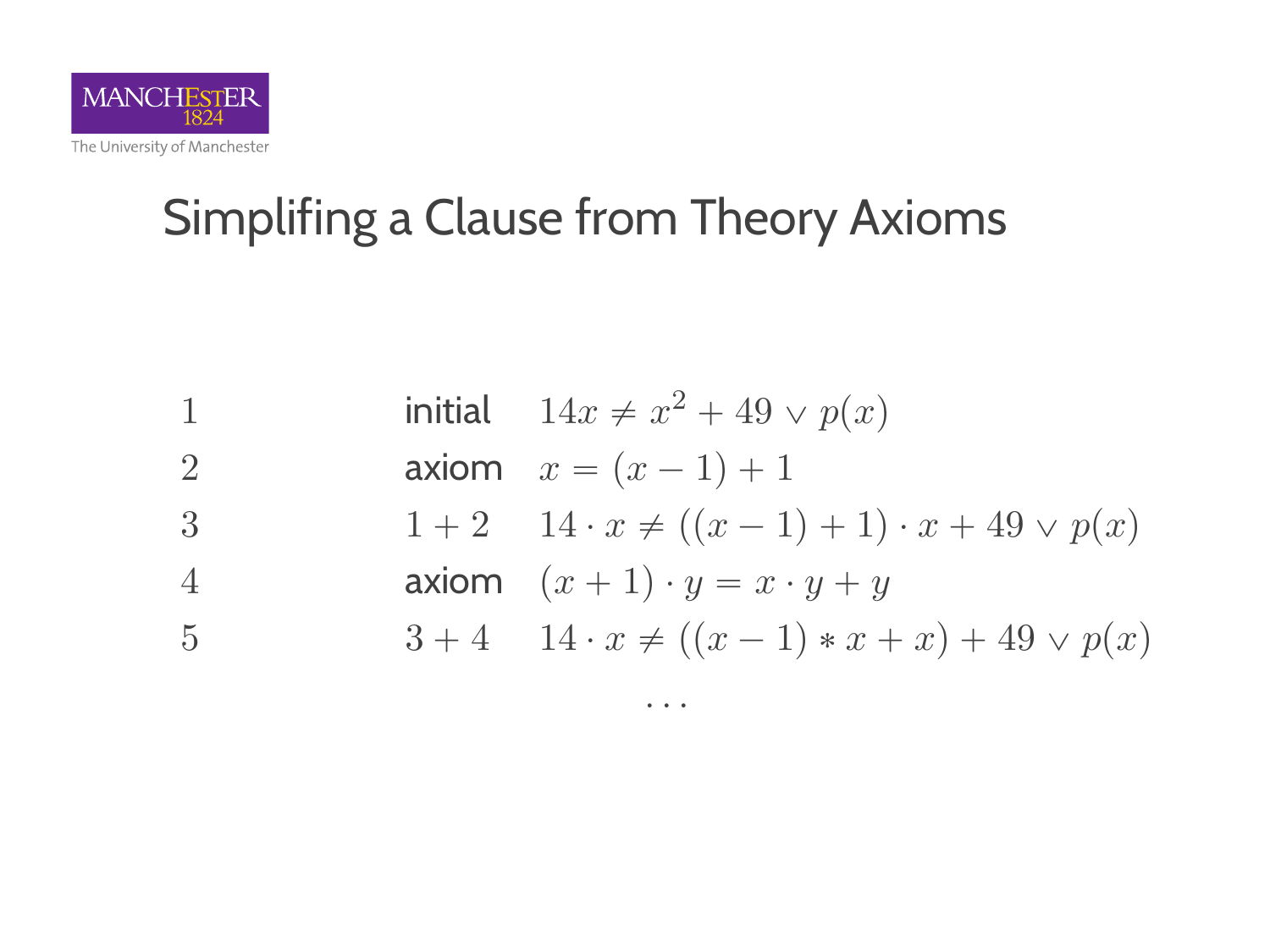

1 initial  $14x \neq x^2 + 49 \vee p(x)$ 2 axiom  $x = (x - 1) + 1$ 3  $1 + 2 \quad 14 \cdot x \neq ((x - 1) + 1) \cdot x + 49 \vee p(x)$ 4 axiom  $(x + 1) \cdot y = x \cdot y + y$ 5  $3 + 4 \quad 14 \cdot x \neq ((x - 1) * x + x) + 49 \vee p(x)$ . . . (much later)  $p(7)$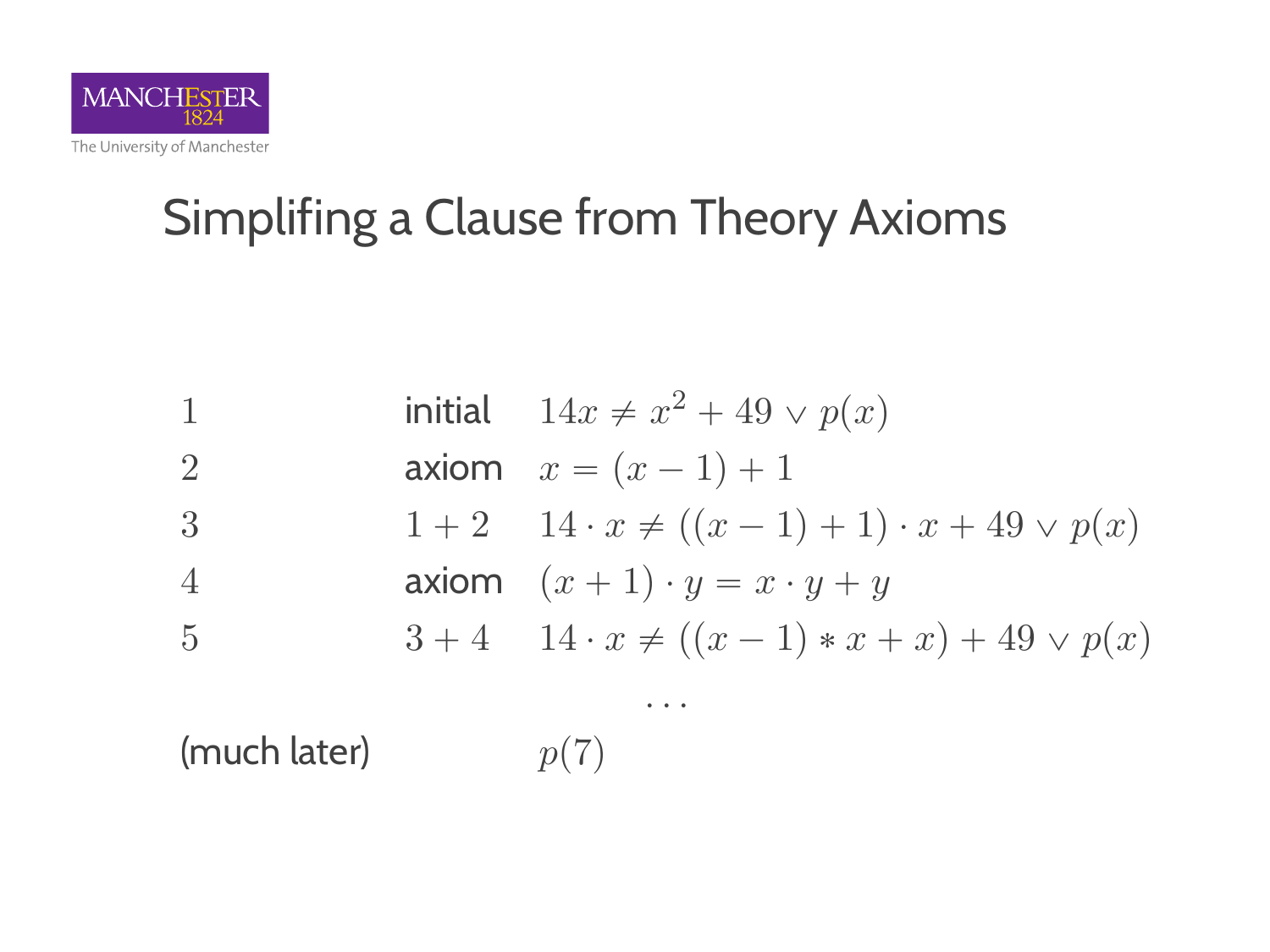

Suppose we guess  $x = 7$ :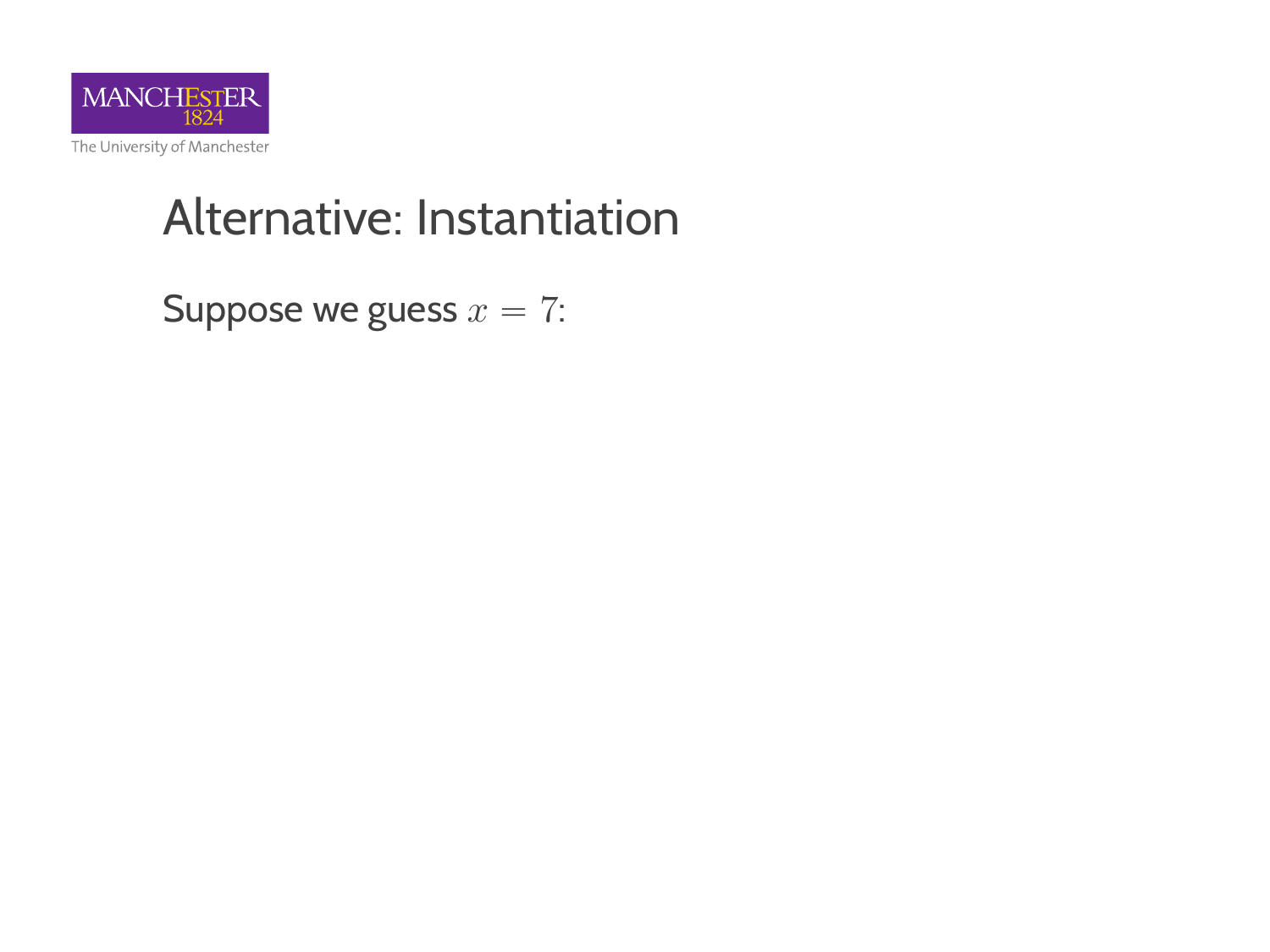

Suppose we guess  $x = 7$ :

$$
14 \cdot 7 \neq 7^2 + 49 \vee p(7)
$$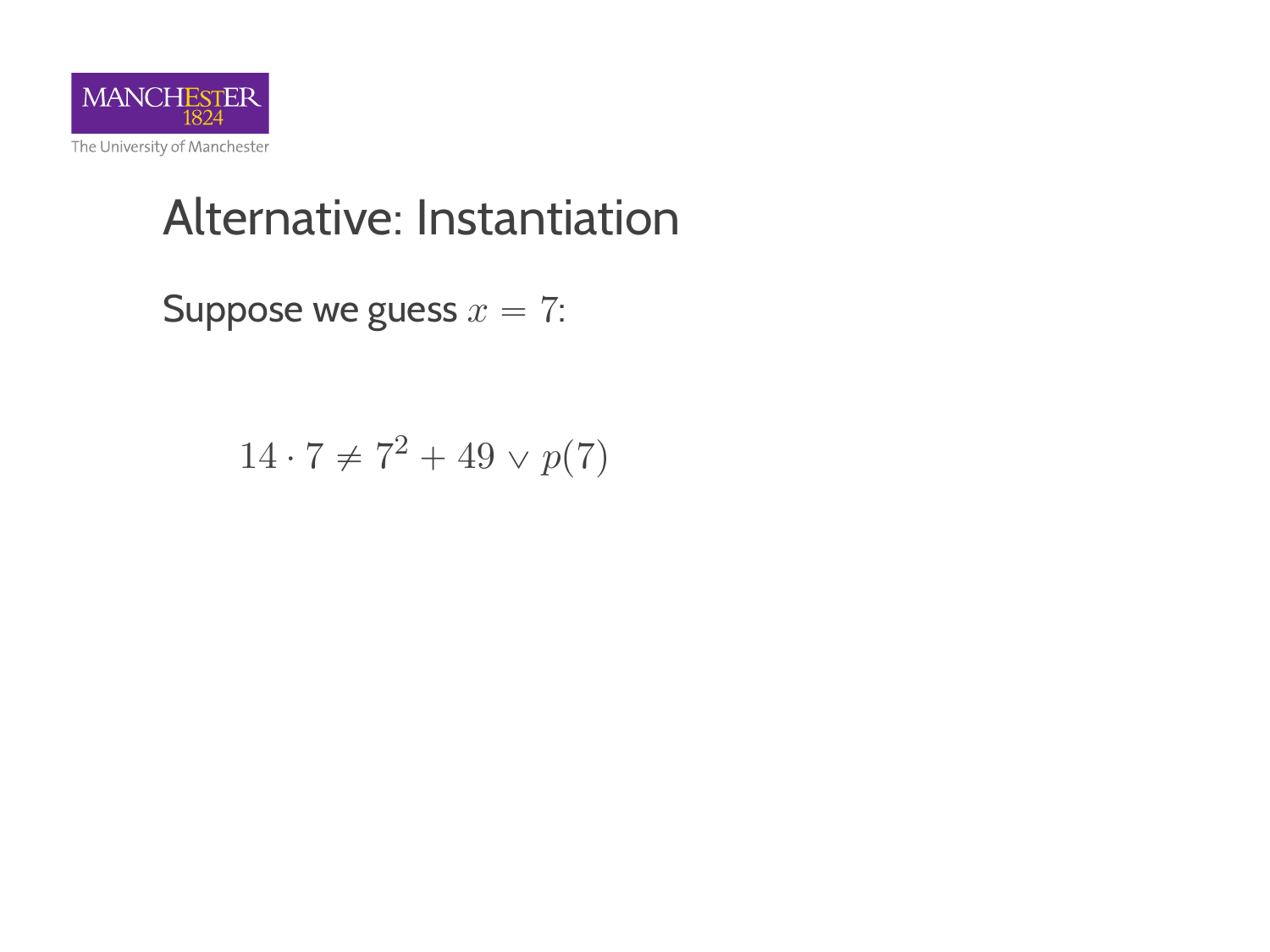

Suppose we guess  $x = 7$ :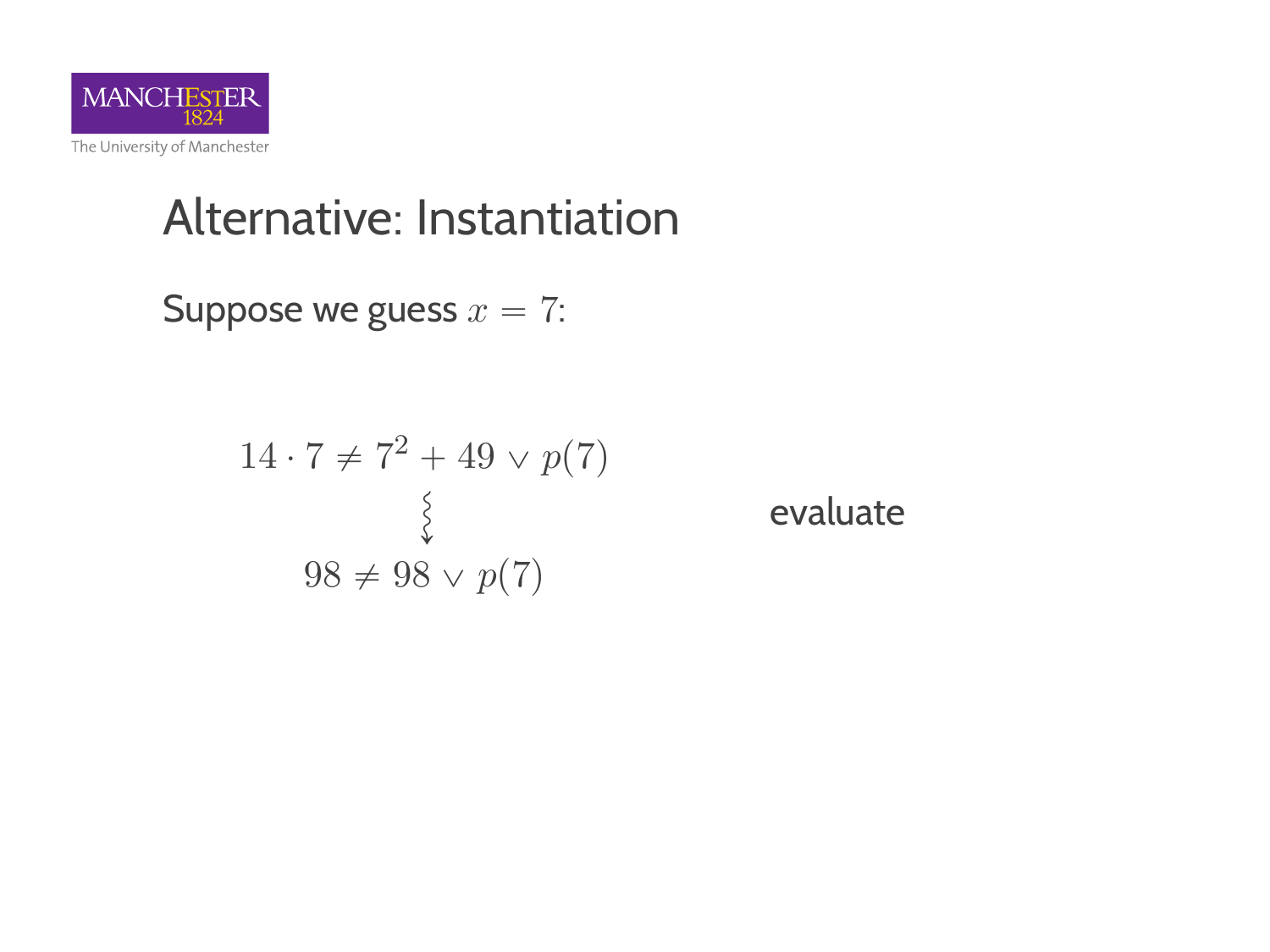

Suppose we guess  $x = 7$ :

$$
14 \cdot 7 \neq 7^2 + 49 \vee p(7)
$$
  

$$
\begin{cases} 98 \neq 98 \vee p(7) \\ \downarrow \\ p(7) \end{cases}
$$

evaluate

emove trivial inequality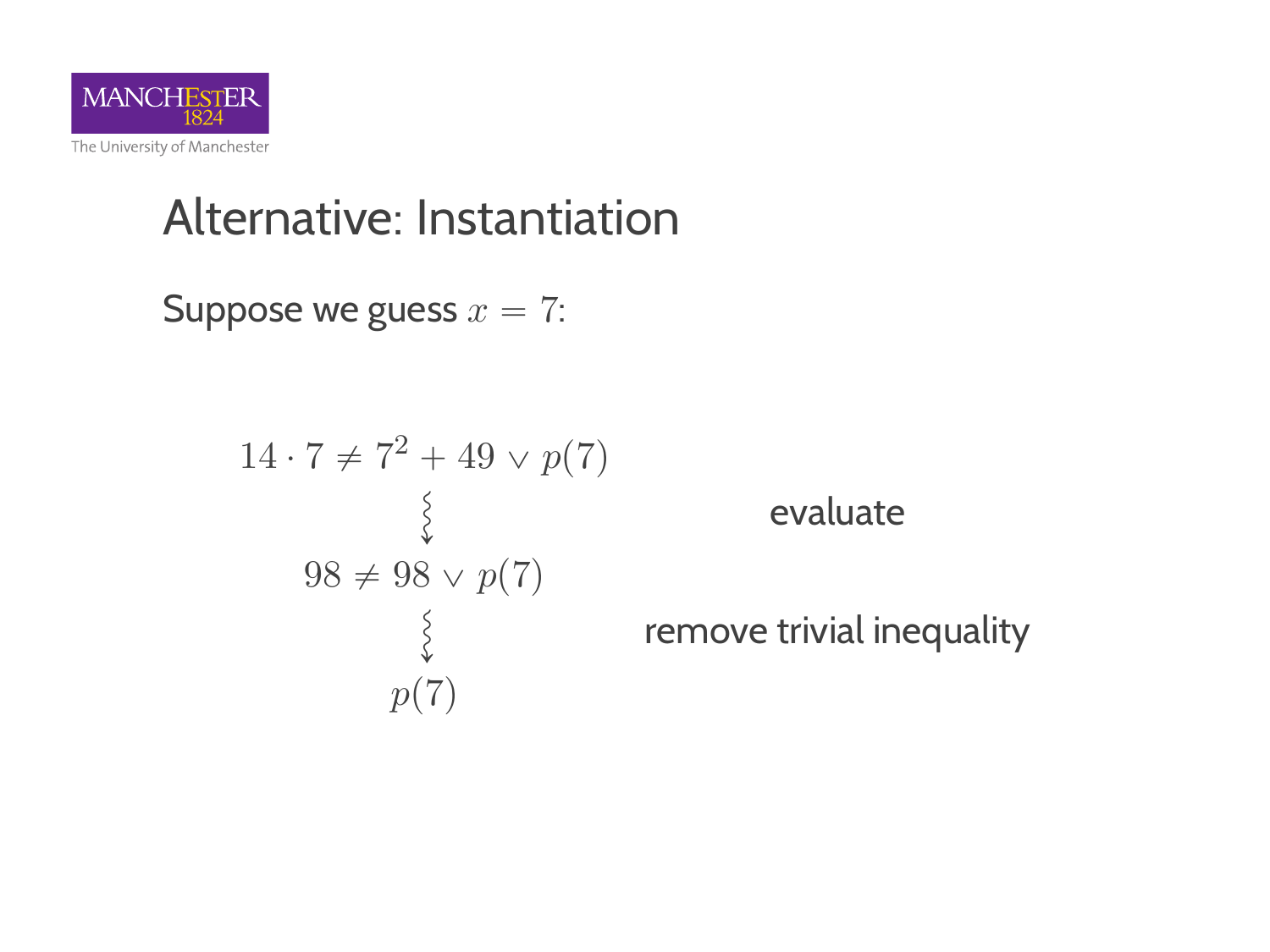

- Find instance that makes theory part of a clause false
- ' Substitute and delete theory part
- ' Rule

$$
\frac{P \vee D}{D\theta}
$$
 theory instance

- $-$  P pure (all constant symbols have a fixed interpretation)
- $P\theta$  unsatisfiable in the theory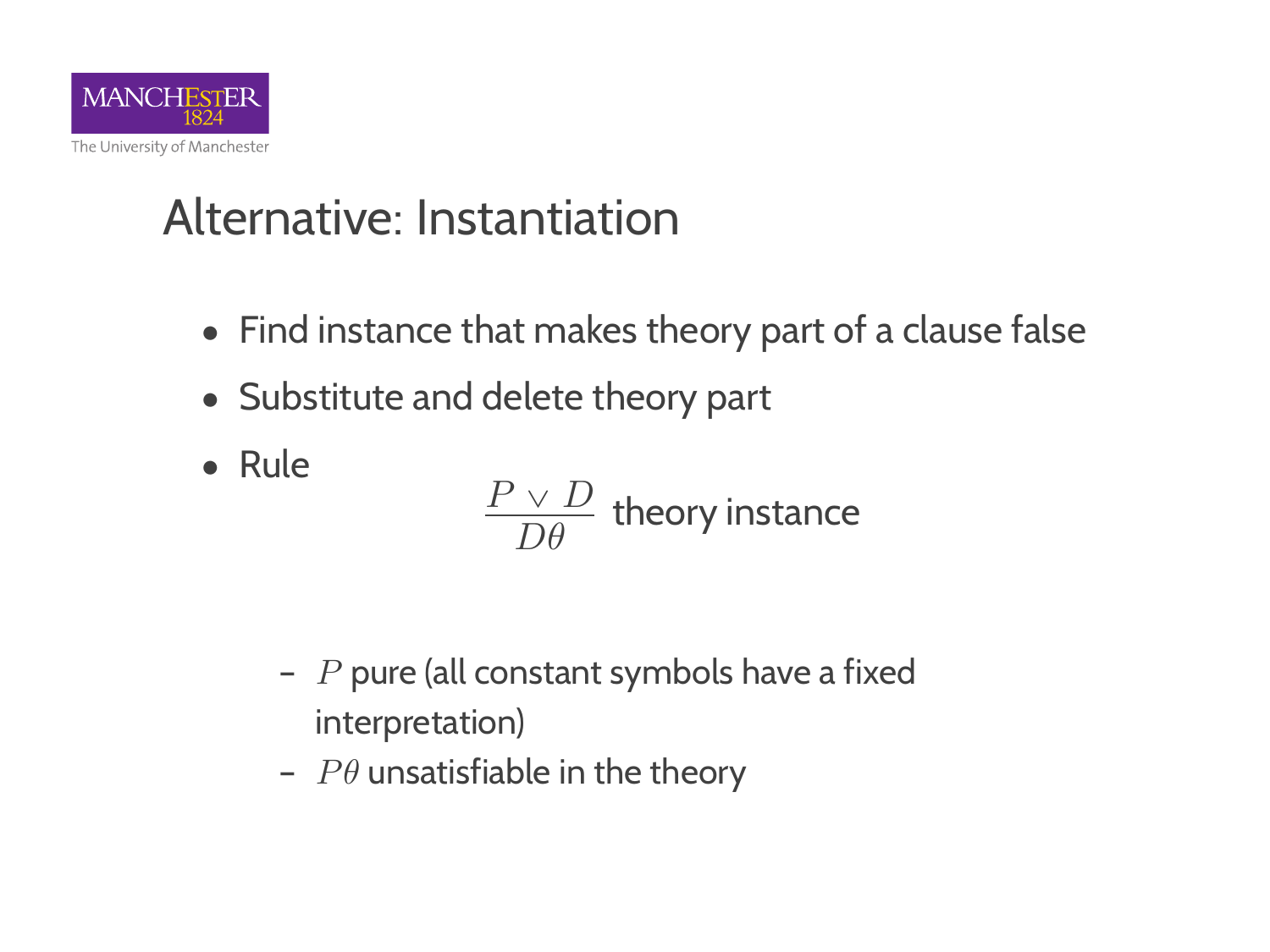

• Why pure?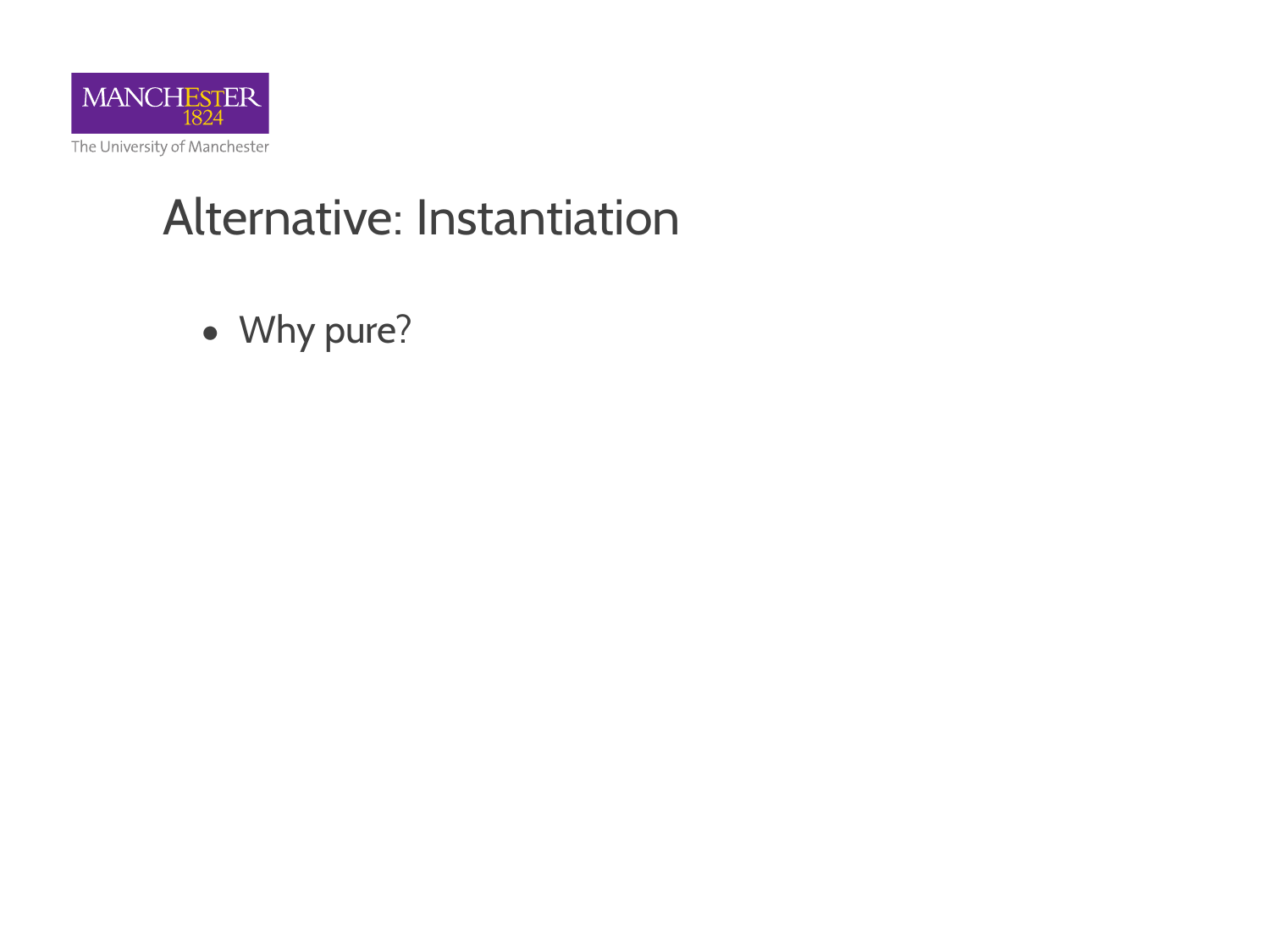

- Why pure?
	- $\Rightarrow$  We pass  $\neg P$  to an SMT solver!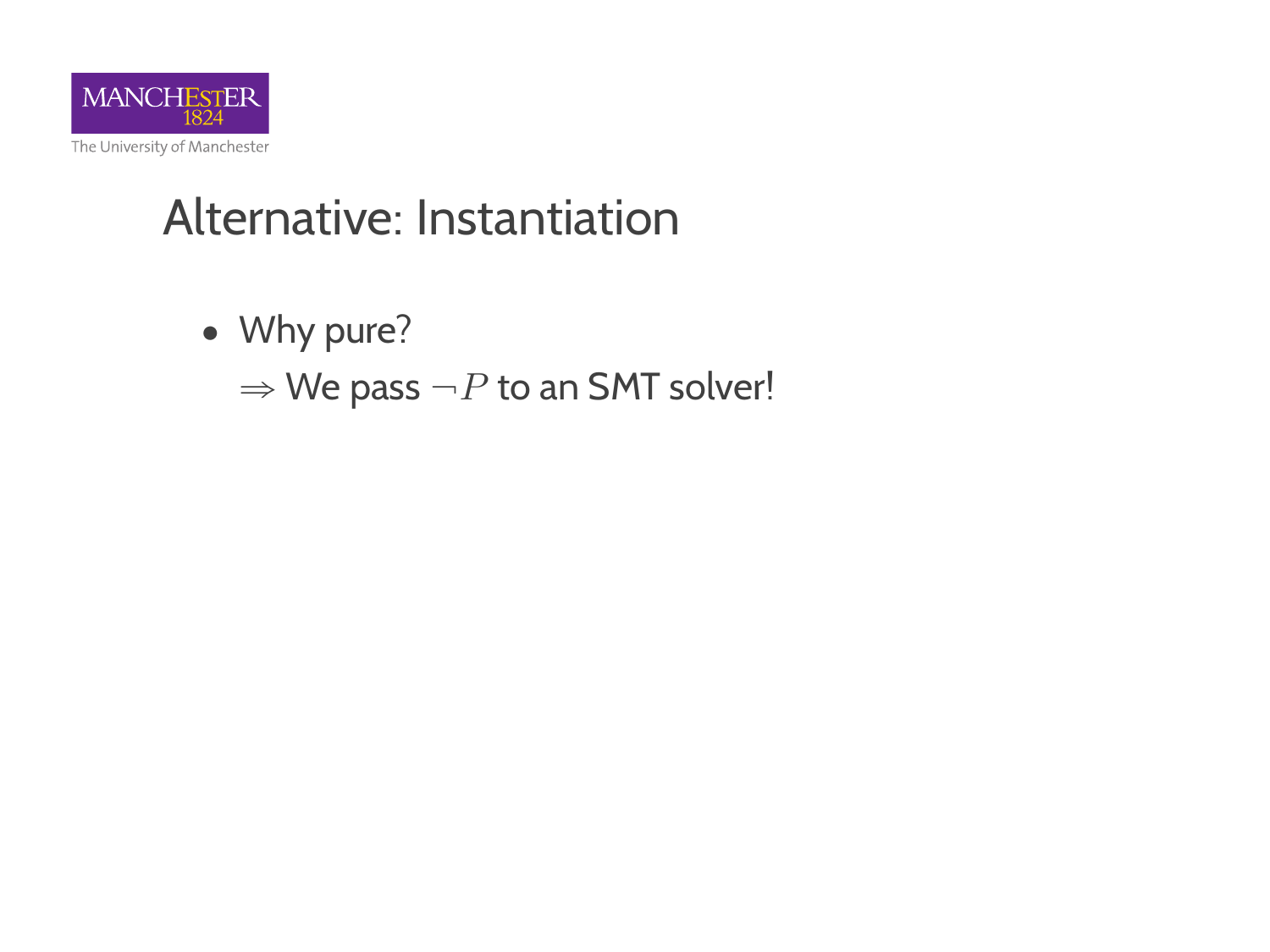

- Why pure?
	- $\Rightarrow$  We pass  $\neg P$  to an SMT solver!
- $\bullet$   $\neg P$  has a model: construct  $\theta$  from model

- 
$$
14x = x^2 + 49
$$
 has a model for  $x = 7$ 

$$
- \ \theta = \{x \mapsto 7\}
$$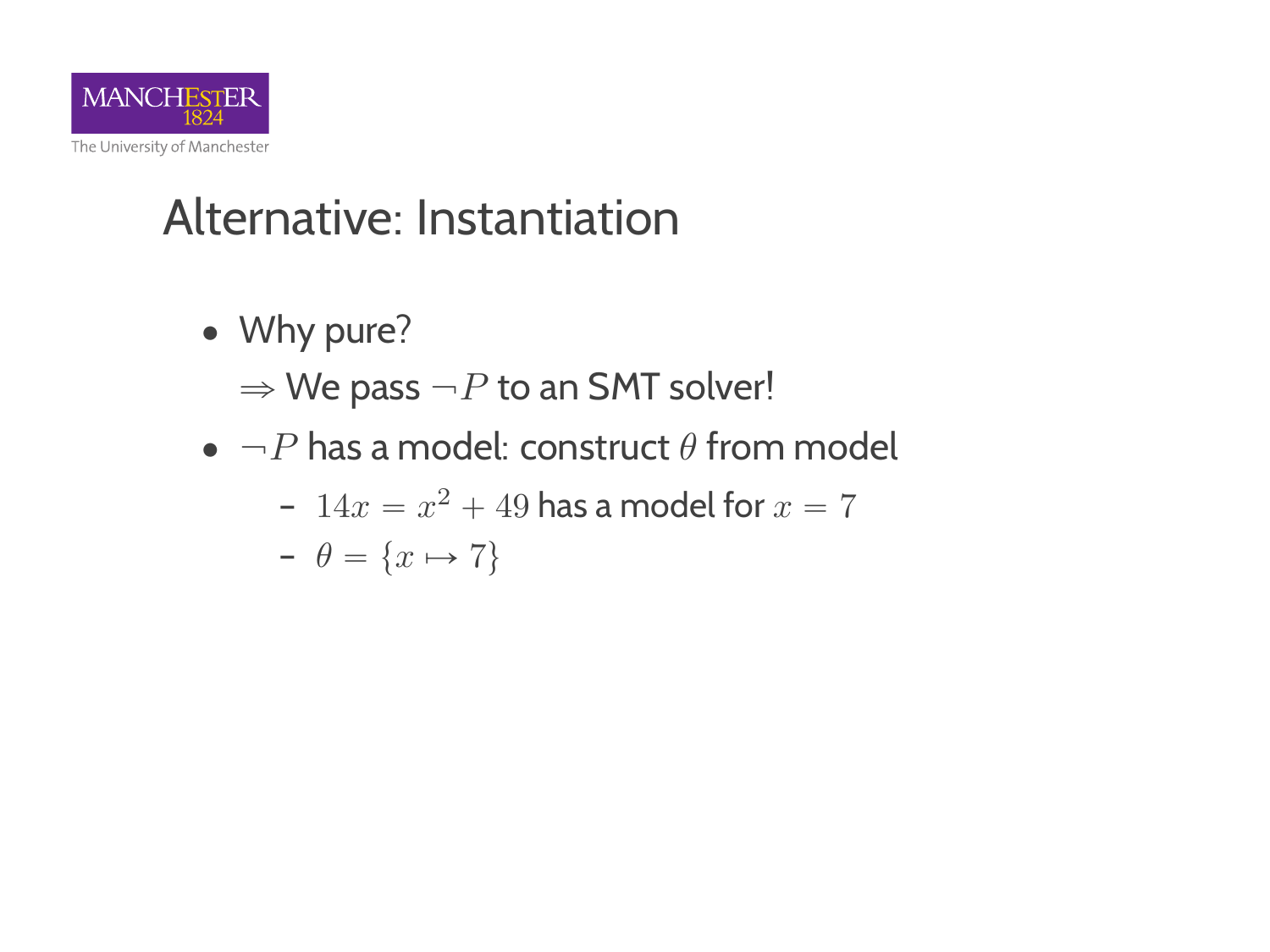

- Why pure?
	- $\Rightarrow$  We pass  $\neg P$  to an SMT solver!
- $\bullet$   $\neg P$  has a model: construct  $\theta$  from model

- 
$$
14x = x^2 + 49
$$
 has a model for  $x = 7$   
-  $\theta = \{x \mapsto 7\}$ 

• Model construction needs purity (for now)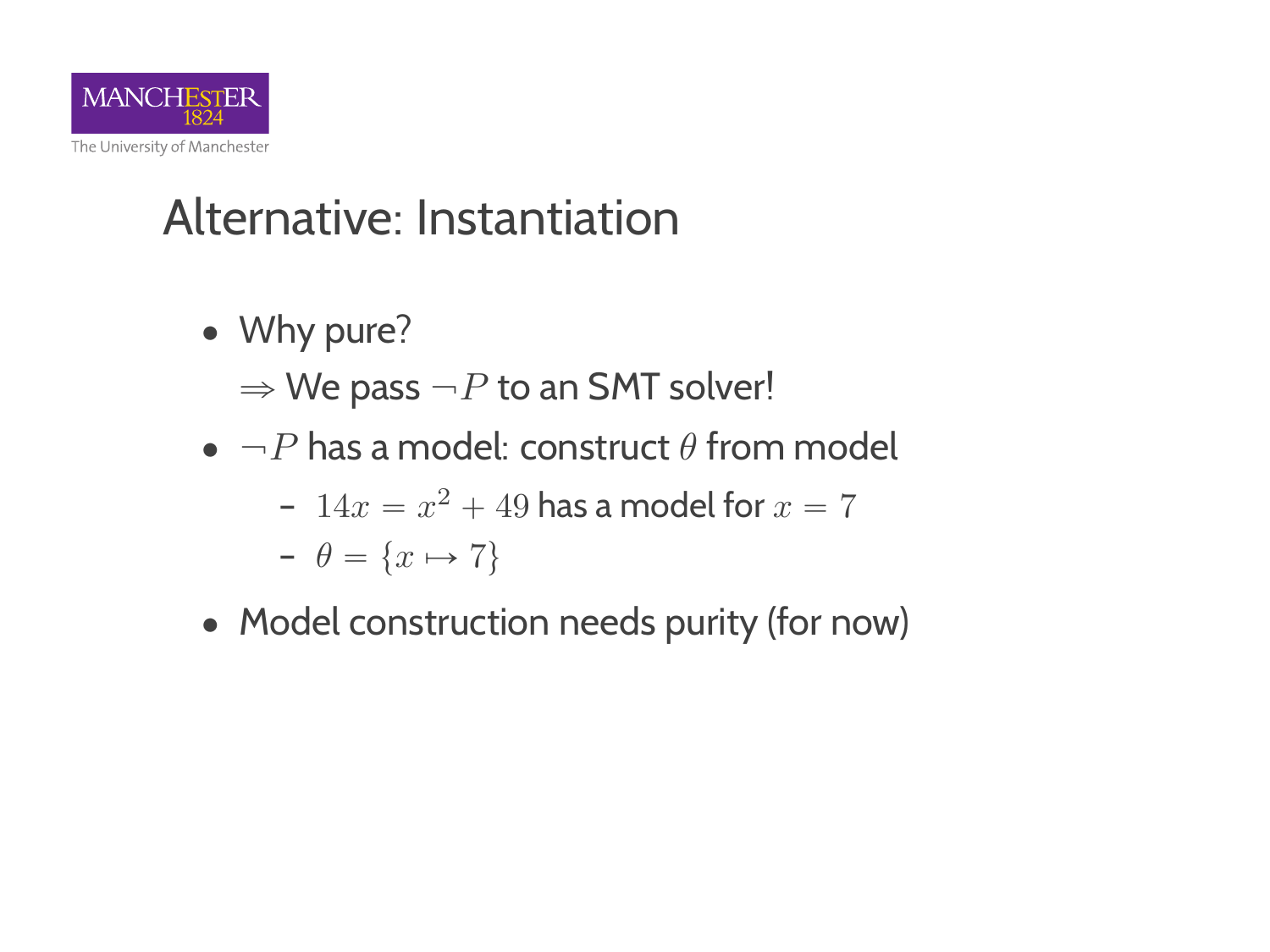

#### Abstraction

• Suppose we want to resolve

 $r(14y)$ 

$$
\neg r(x^2 + 49) \lor p(x)
$$

 $\Rightarrow$  No pure literals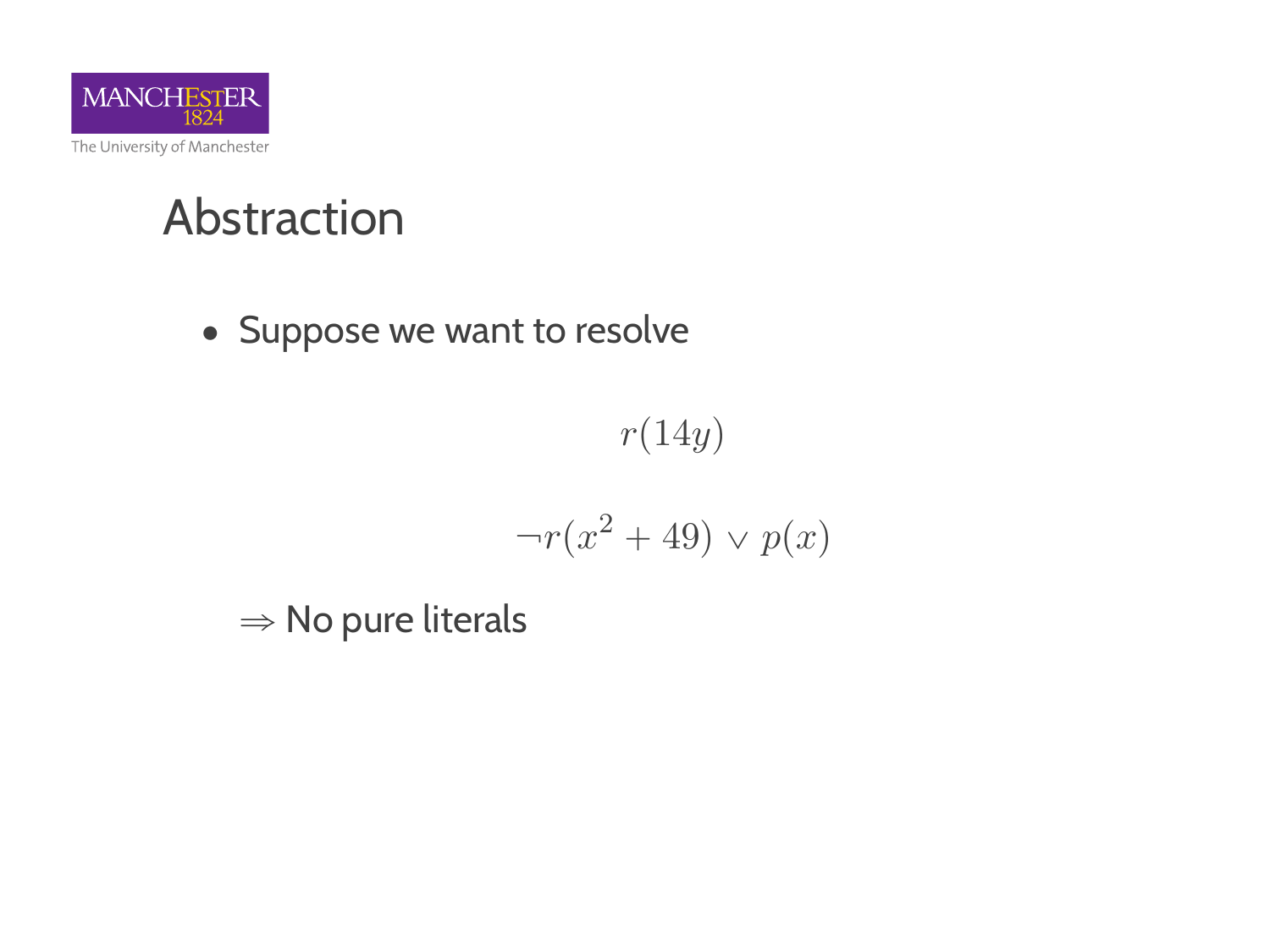

#### Abstraction

• Suppose we want to resolve

 $r(14y)$ 

$$
\neg r(x^2 + 49) \lor p(x)
$$

- $\Rightarrow$  No pure literals
- Abstract to

$$
z \neq 14y \lor r(z)
$$

$$
u \neq x^2 + 49 \lor \neg r(u) \lor p(x)
$$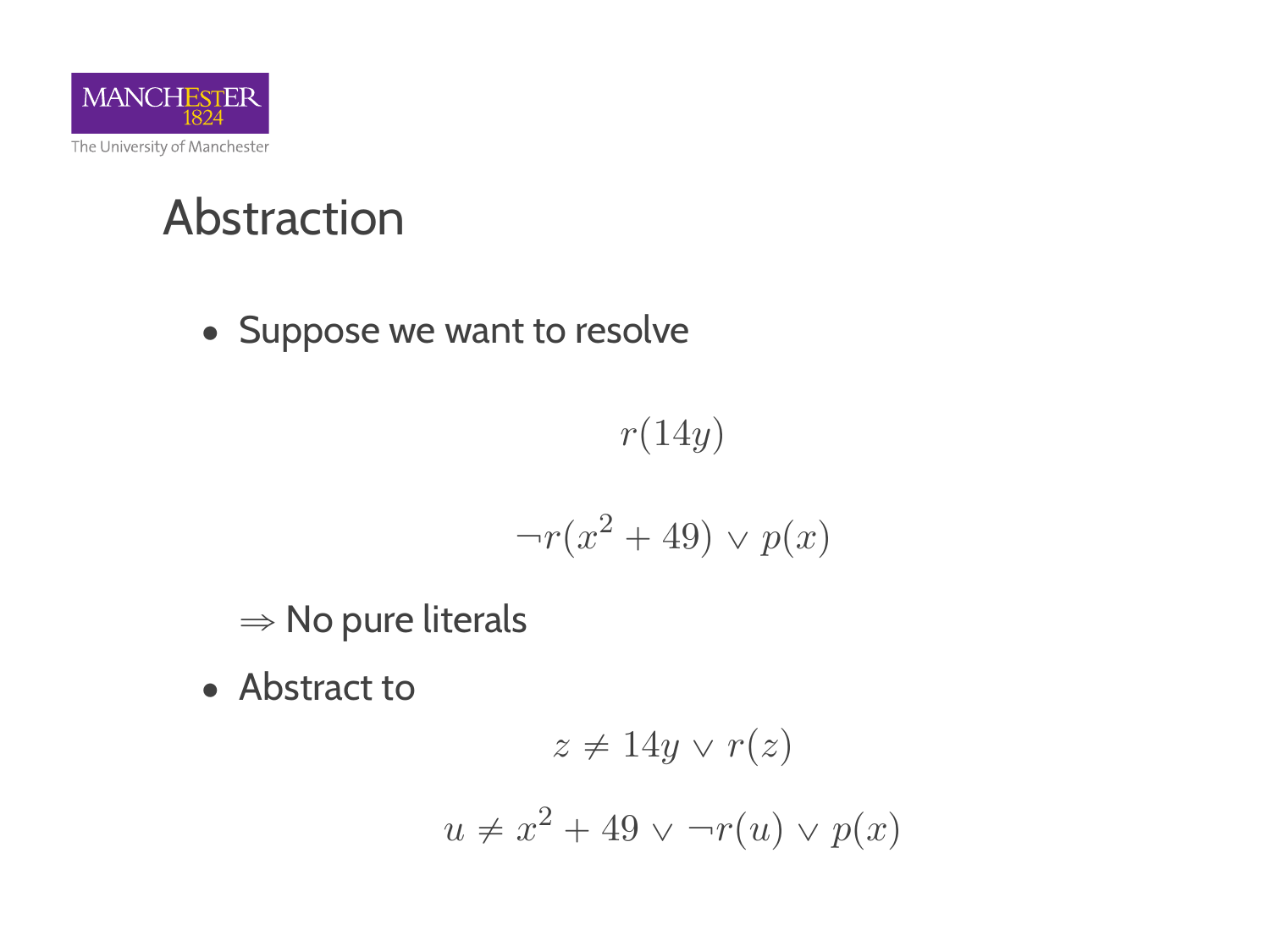

## **Problems with Abstraction**

• Eager application too expensive, fold into unification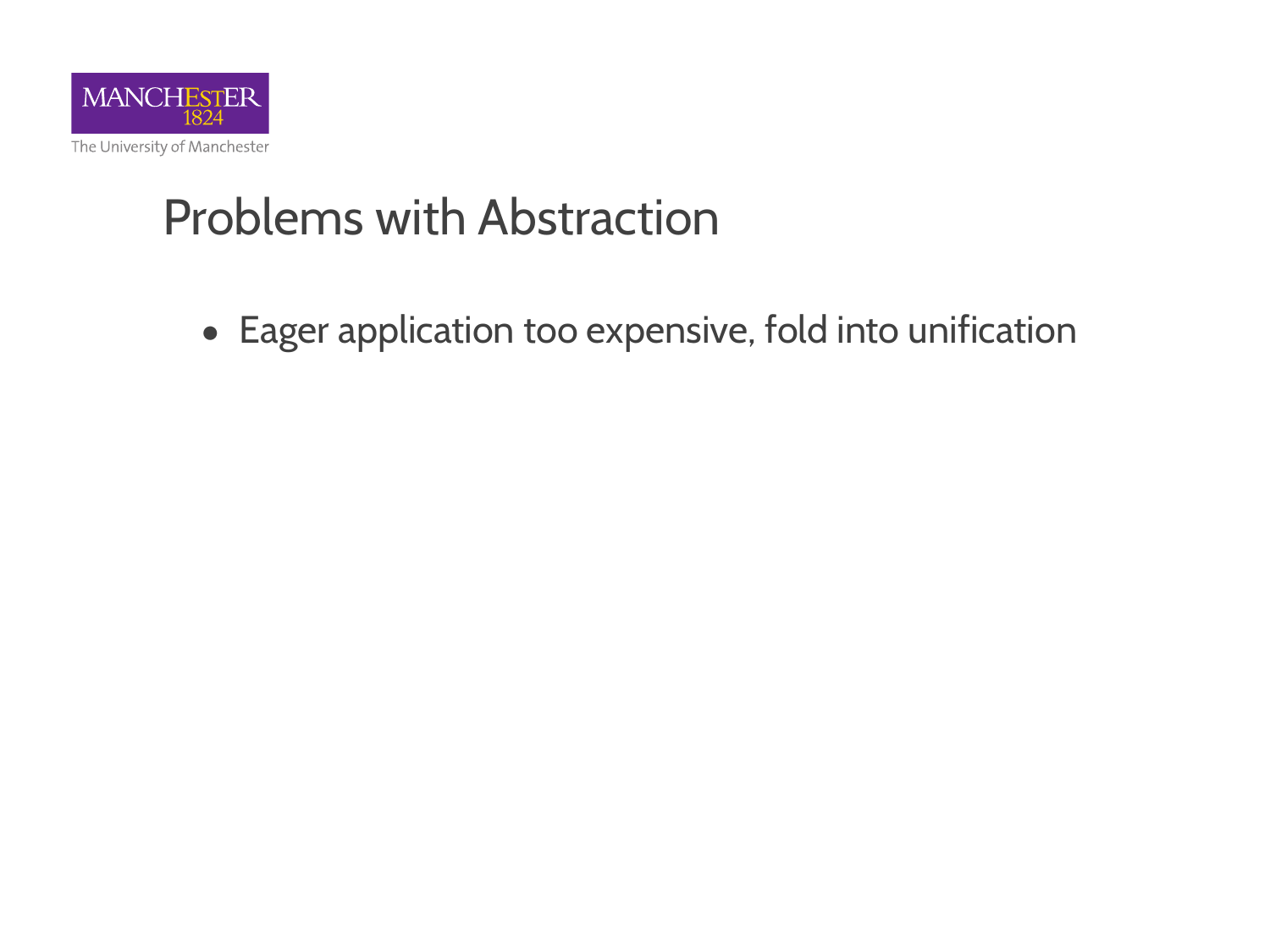

## **Problems with Abstraction**

- Eager application too expensive, fold into unification
- Instantiation undoes abstraction:

$$
p(1,5)
$$
\n
$$
\begin{cases}\n\downarrow \qquad \qquad \text{abstract} \\
x \neq 1 \lor y \neq 5 \lor p(x, y) \\
\downarrow \qquad \qquad \text{instantiate} \\
p(1,5)\n\end{cases}
$$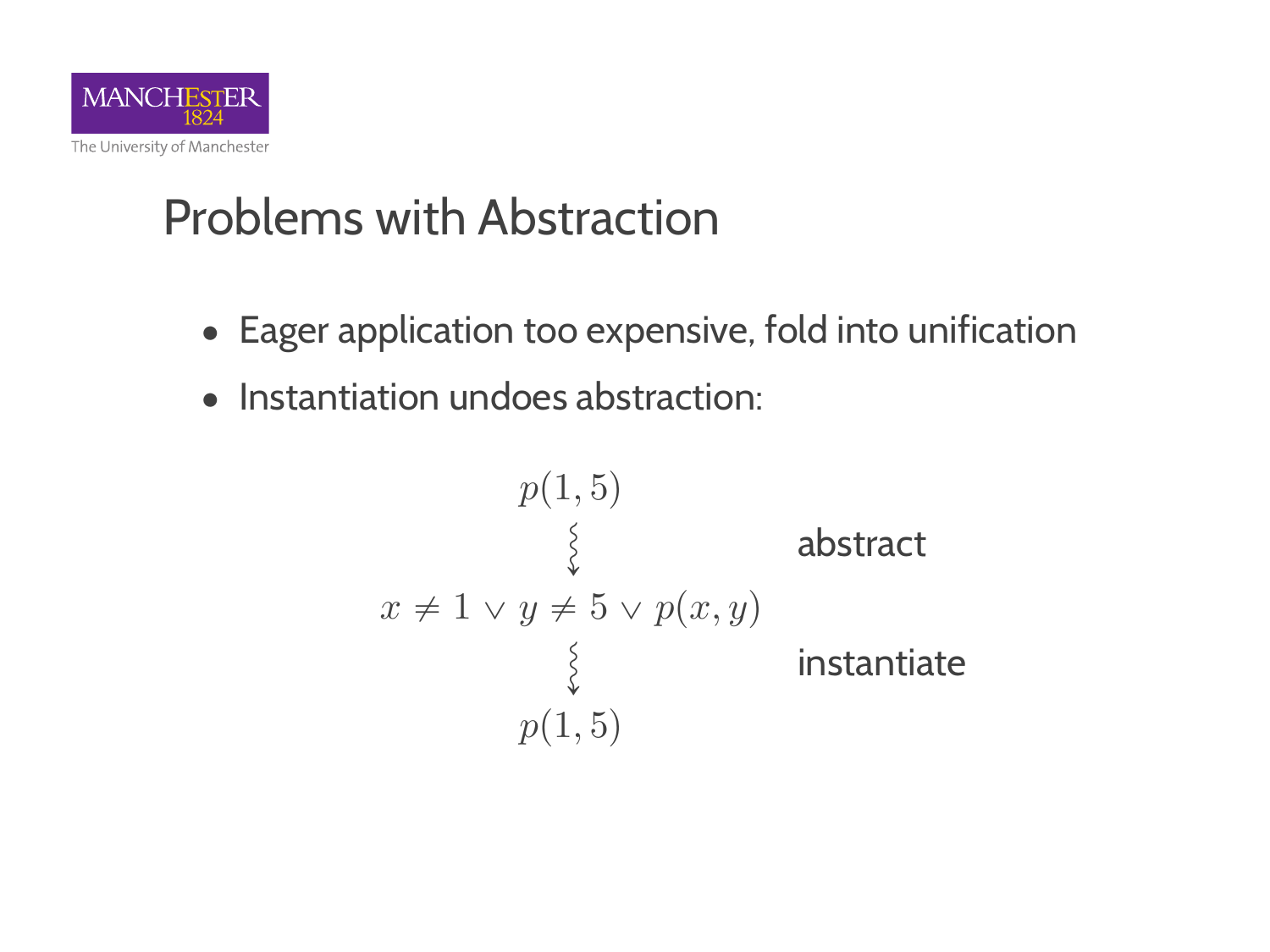

# Trivial Literals

- Form:  $x \neq t$  (x not in t)
- Pure
- $\bullet$  x only occurs in other trivial literals or other non-pure literals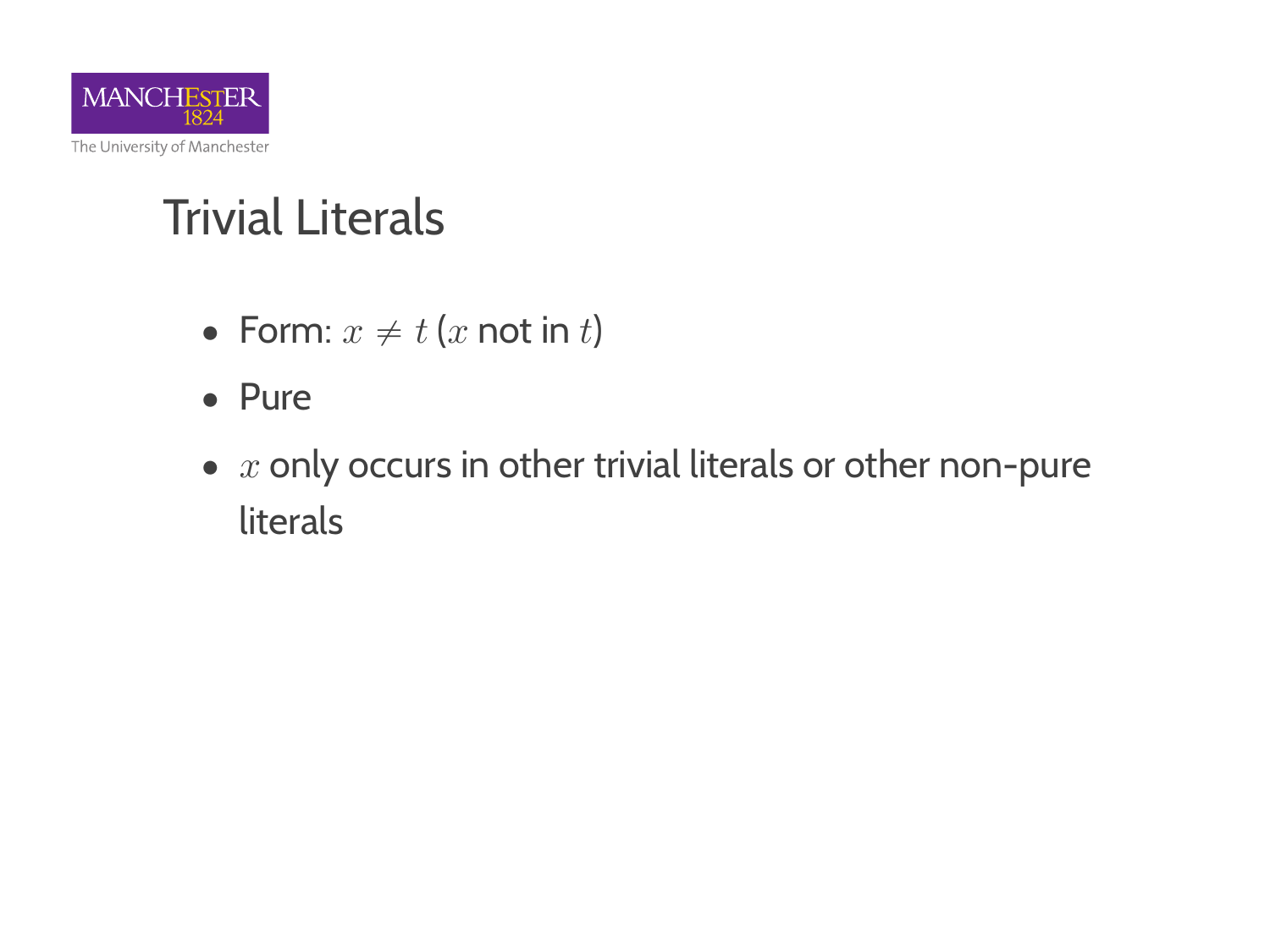

# Updated Rule

$$
\frac{P \vee D}{D\theta}
$$
 theory instance

- $P\theta$  unsatisfiable in the theory
- $\bullet$  P pure
- $\bullet$   $\overline{P}$  does not contain trivial literals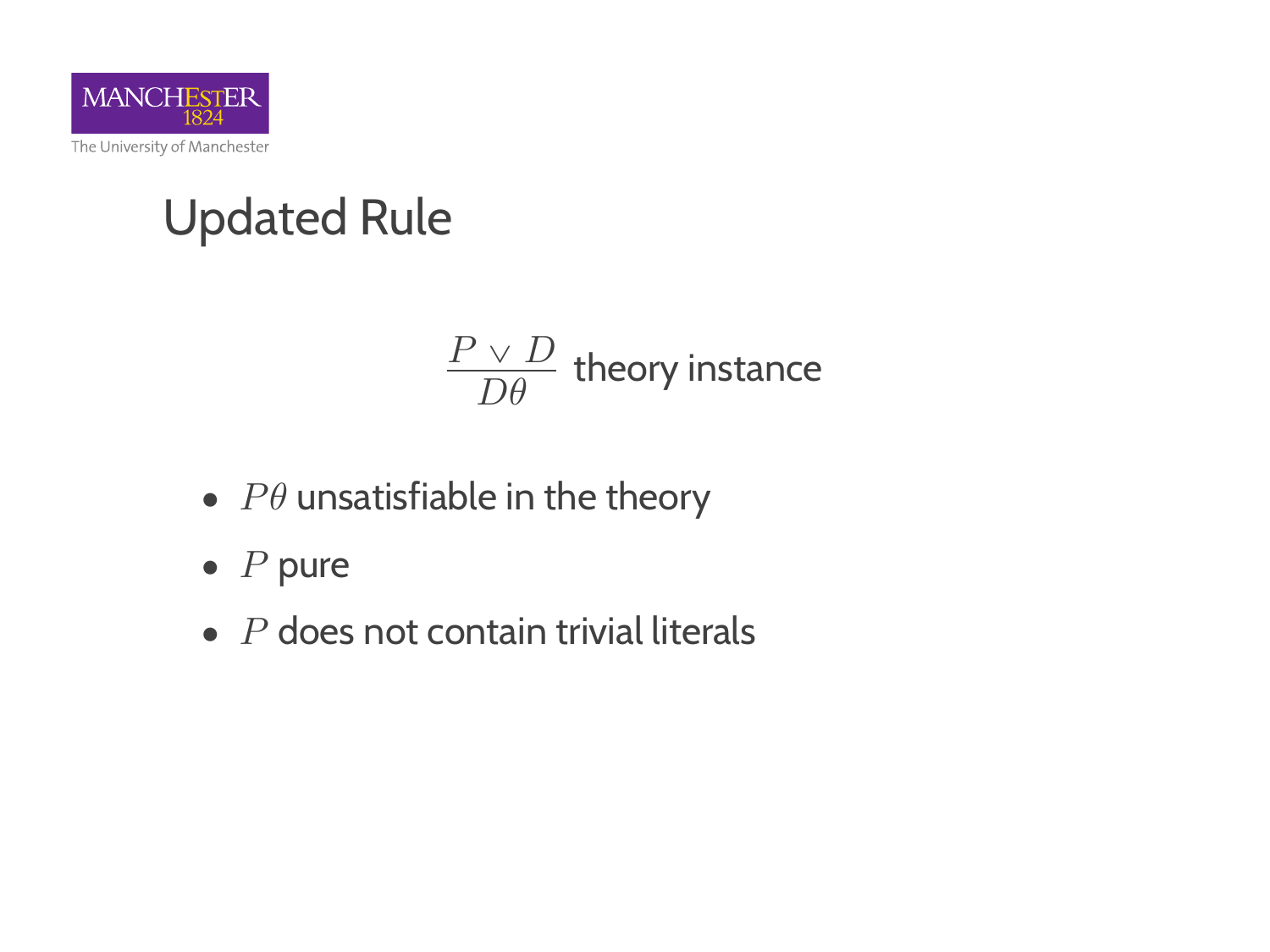

## Improvements to Vampire

| SMT-LIB        |                      |                 |
|----------------|----------------------|-----------------|
| Logic          | <b>New solutions</b> | Uniquely solved |
| ALIA           | 1                    | 0               |
| l IA           | 14                   | Ω               |
| LRA            | 4                    | Ω               |
| <b>UFDTLIA</b> | 5                    | Ω               |
| UFLIA          | 28                   | 14              |
| UFNIA          | 13                   | 4               |
| <b>TPTP</b>    |                      |                 |
| Category       | New solutions        | Uniquely solved |
| ARI            | 13                   | ∩               |
| <b>NUM</b>     | 1                    | 1               |
| <b>SWW</b>     | 3                    |                 |